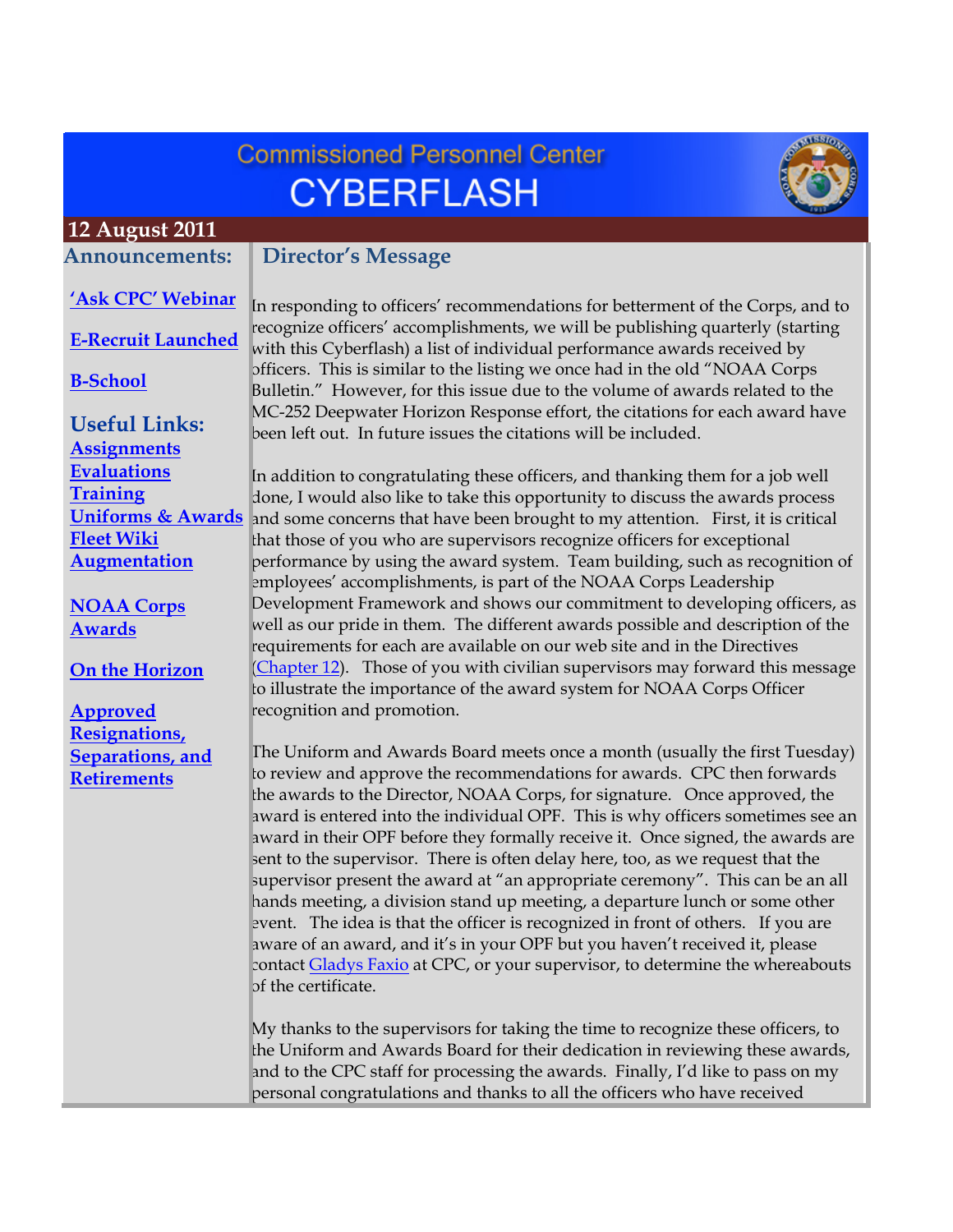awards for performance and special acts between April and June of 2011.

tone K hande

CAPT Anne K. Lynch, NOAA Director, Commissioned Personnel Center

Return to top of Page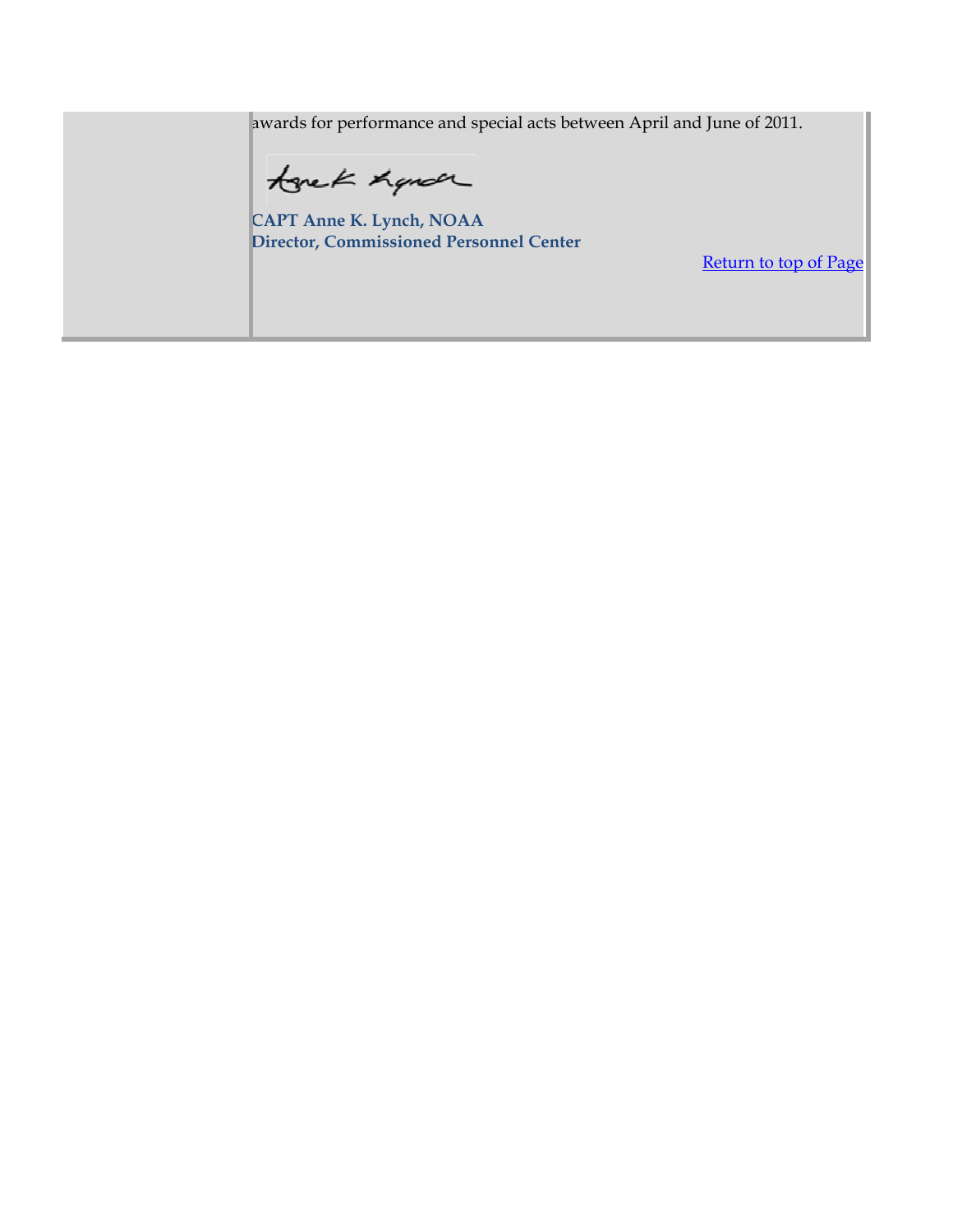## <span id="page-2-0"></span>**Congratulations to CDR Philip Hall**

CDR Philip Hall was awarded the NASA Exceptional Achievement Medal for his work on the Global Hawk Program. The citation reads:

*"For exceptional contributions to the development of the NASA Global Hawk program by leading flight operations planning and becoming the first NASA/NOAA Pilot."* 

This achievement is well deserved and a shining example of the NOAA Corps versatility in strengthening NOAA's relationships with other scientific agencies.

### **'ASK CPC' Webinar**

CPC will be hosting the second 'Ask CPC' Webinar on Wednesday 07 September 2011 from 1430 to 1530 EDT. The topic will be "Training Opportunities" presented by LT Jonathan French, CPC Leadership Development/Staff Officer. Immediately following the presentation there will be a question and answer session with the CPC Director, Deputy Director, Division Chiefs and Program Managers. As a participant you will be able to hear the presenter, use the Q&A window to provide questions and listen to the responses to questions. Following the webinar, a summary document outlining questions raised and links to resources will be posted on the CPC website. The link for the Webex site will be sent out from the Director, CPC, before the meeting.Future webinars will focus on topics of most interest to you. The link below will take you to an online survey; we are requesting all active duty officers respond. Please pick up to three topics you would like CPC to discuss in this forum for the following quarter. If a topic is not listed, please fill in the "Other" section with your suggestion. http://www.surveymonkey.com/s/7YXPKQQ.

[Return to top of Page](#page-0-0)

## **NOAA Corps E-Recruiting System Launched**

The Officer Recruiting Branch has launched the NOAA Corps E-Recruit System, an online tool to streamline the NOAA Corps application process. Some of the benefits of this new system include the ability for applicants to receive instant feedback on their eligibility, online digital submission of application data, and automatic generation of a completed Application for Commission in the NOAA Corps (NOAA Form 56-42). Note: At this time, the NF 56-42 must still be submitted by mail with an original signature. Recruits will also be able to track the status of their submissions, manage their contact information, and receive automated notifications at critical points in the application process. Additionally, officers who assist with interviews will be able to manage their assigned interviews and access interviewee application files via the E-Recruit System. By significantly minimizing time spent on routine administrative procedures, E-Recruit will enable the Officer Recruiting Branch to provide better customer service.

[Return to top of Page](#page-0-0)

#### **B-School**

This winter there will two B-Schools held, the following individuals have been selected to attend these classes.

The point of contact for information regarding the training should be directed to the OIC, Officer Training Center, LCDR G. Mark Miller, OIC.NOTC@noaa.gov, (860) 701-6407. If you have any questions or concerns about this notification please feel free to contact the Leadership Coordinator and Staff Officer LT Jon French at cpc.training@noaa.gov, (301) 713-7736.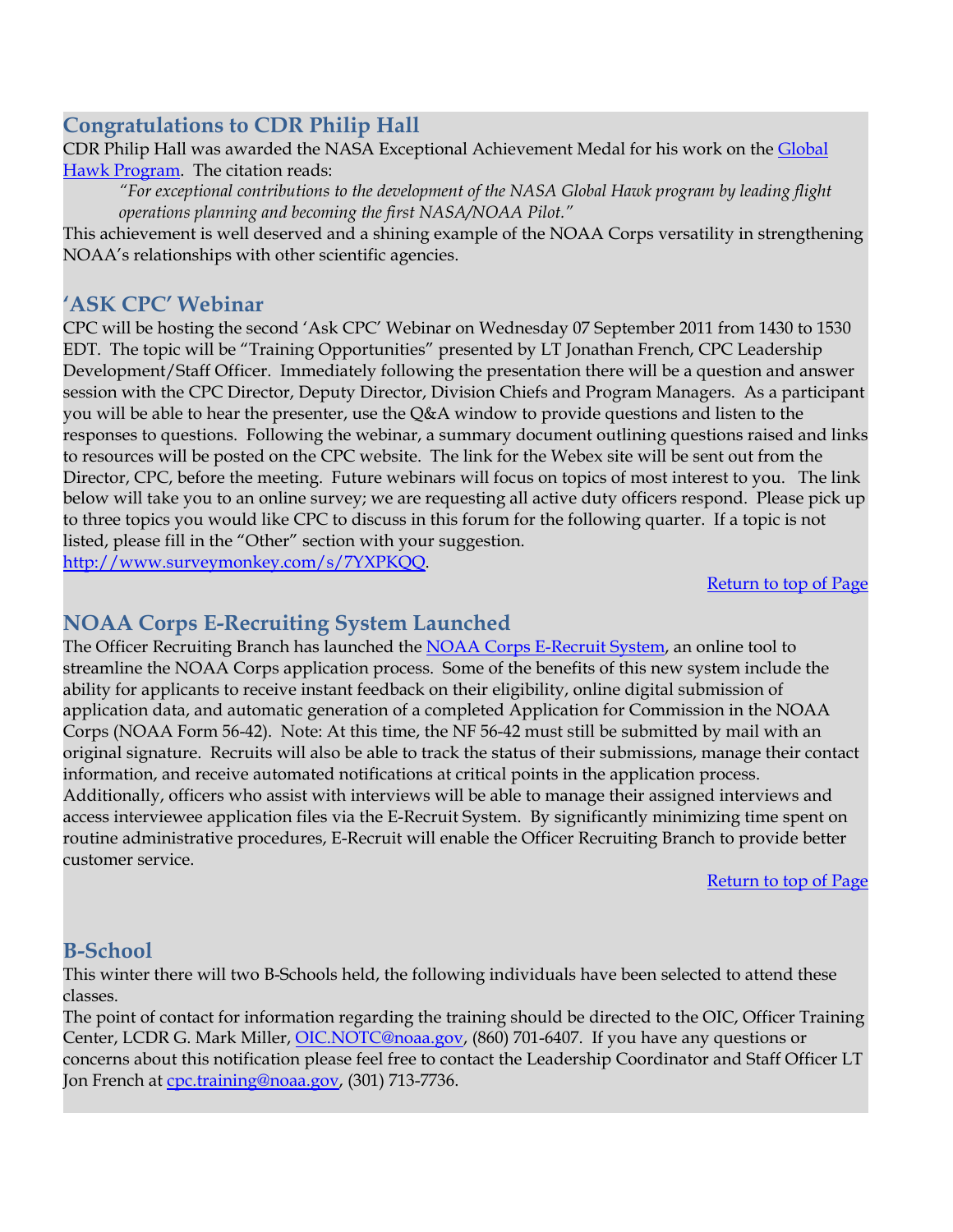<span id="page-3-0"></span>

| B-School 116: 01 December - 21 December | B-School 116: 01 December - 21 December      |  |
|-----------------------------------------|----------------------------------------------|--|
| ENS Kelli-Ann E. Bliss                  | <b>ENS Gillian L. Faustine</b>               |  |
| ENS Jennifer S. Clark                   | ENS Jesse P. Milton                          |  |
| <b>ENS Zachary P. Cress</b>             | ENS Eric G. Younkin                          |  |
| ENS Shannon K. Hefferan                 | ENS Brian E. Elliot                          |  |
| ENS Brian R. Kennedy                    | ENS Damian C. Manda                          |  |
| <b>ENS Anthony R. Klemm</b>             | ENS Lindsey L. Norman                        |  |
| <b>ENS Sarah E. Lewis</b>               | ENS Justin E. Ellis                          |  |
| ENS Adam C. Pfundt                      | <b>ENS Bart O. Buesseler</b>                 |  |
| ENS Joseph T. Phillips                  | ENS Brian J. Adornato                        |  |
| <b>ENS Felix A. Rivera-Perez</b>        | <b>ENS</b> Scott E. Broo                     |  |
| ENS Kelly M. Schill                     | ENS Philip J. Klavon                         |  |
| ENS Jason P. Wilson                     | ENS Jennifer L. Wegener                      |  |
|                                         | <b>ENS Michael E. Doig</b>                   |  |
|                                         | <b>ENS Gaylord C. Noblitt</b>                |  |
|                                         | $\sim$ $\sim$<br>$\mathbf{r}$ , $\mathbf{r}$ |  |

[Return to top of Page](#page-0-0)

## **NOAA Corps Awards – April through June 2011**

Congratulations to the following officers who were recognized for their contribution to NOAA and the Nation.

| <b>NOAA Corps</b>         | <b>NOAA Corps</b>        | <b>NOAA Corps Director's</b> |
|---------------------------|--------------------------|------------------------------|
| <b>Commendation Medal</b> | <b>Achievement Medal</b> | Ribbon                       |
|                           |                          |                              |
| Jeremy Adams              | Kevin Adams              | <b>Kevin Adams</b>           |
| Demian Bailey             | Carmen Alex              | Bryan Begun                  |
| Chad Cary                 | Jason Appler             | Joe Bishop                   |
| <b>Andrew Colegrove</b>   | Stephen Barry            | Mark Blankenship             |
| Michael Hoshlyk           | Eric Berkowitz           | Christopher Briand           |
| Holly Jablonski           | Joe Bishop               | James Brinkley               |
| Elizabeth Jones           | Wade Blake (x2)          | Joseph Carrier               |
| Benjamin LaCour           | Michele Bullock          | <b>Christopher Daniels</b>   |
| John Longenecker          | Nicole Cabana (x2)       | <b>Gillian Faustine</b>      |
| Anne Lynch                | Sean Cimilluca           | Jonathan French              |
| Ralph Rogers              | Jasmine Cousins          | Denise Gruccio               |
| David Score               | David Cowan              | Shannon Hefferan             |
| Jeffrey Shoup             | Michael Davidson         | <b>Richard Hester</b>        |
| Joshua Slater             | <b>Bradley Fritzler</b>  | Adrienne Hopper              |
| Shepard Smith             | Laura Gibson             | Bennie Johnson               |
| <b>Arthur Stark</b>       | <b>Albert Girimonte</b>  | Alexander Johnston           |
| Briana Welton             | Samuel Greenaway         | Justin Kibbey                |
| William Winner            | Matthew Griffin          | Ryan Kidder                  |
|                           | Carl Groeneveld          | Colin Kliewer                |
|                           | Jeffrey Hagan            | Paul Kunicki                 |
|                           | <b>Tracy Hamburger</b>   | Sarah Lewis                  |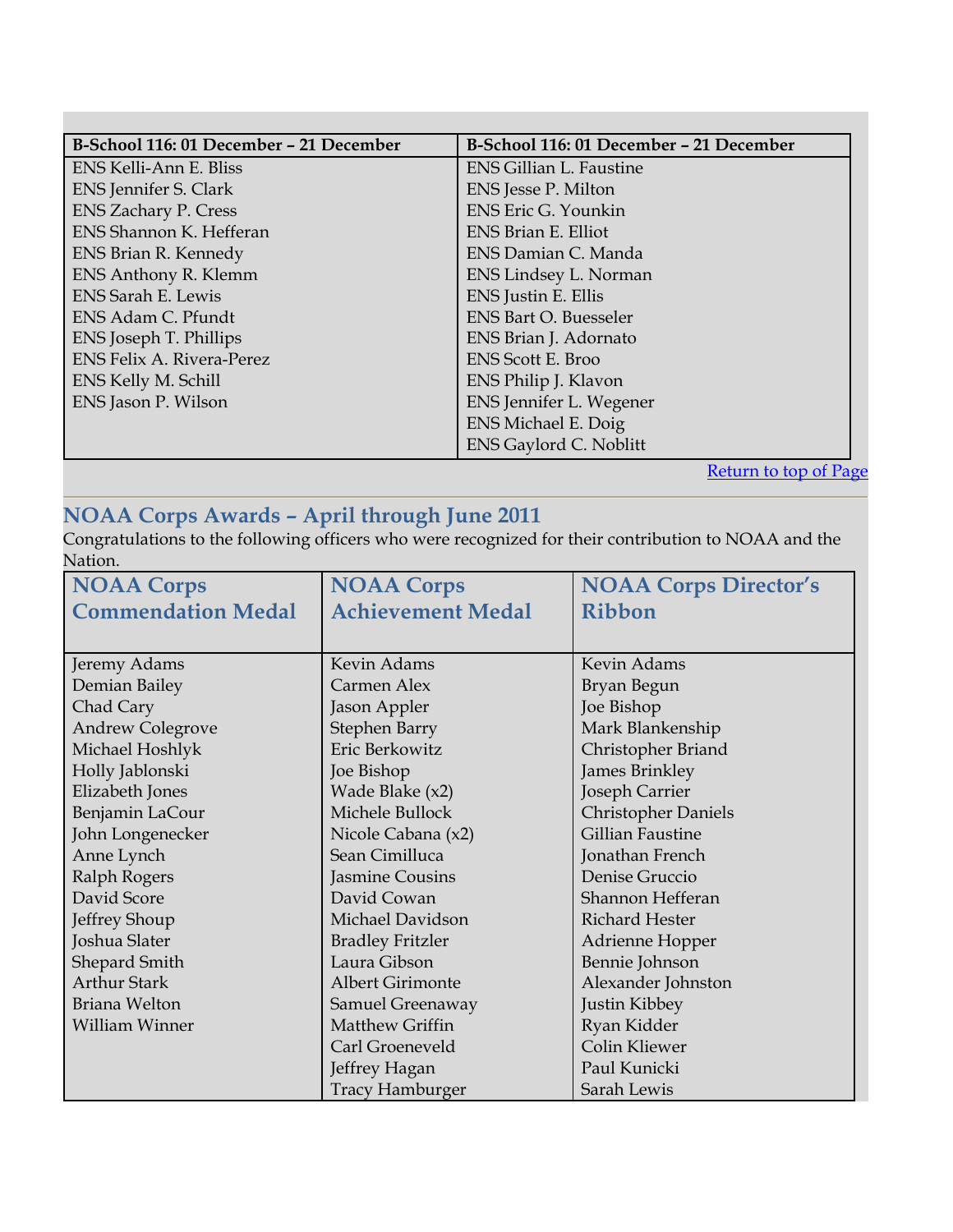| Van Helker<br>Paul Hemmick<br>Abigail Higgins<br>Kyle Jellison<br>Lindsay Kurelja<br>Anne Lynch<br>Aaron Maggied<br>Karl Mangels<br>Jason Mansour<br>Robert Mitchell<br>Ronald Moyers<br>Mark Nelson<br><b>Richard Park</b><br><b>Russell Pate</b><br>Jennifer Pralgo<br><b>Glen Rice</b><br>Michael Robbie<br>Keith Roberts<br>Jasper Schaer<br>Kelly Schill<br>Michael Silagi<br>Kent Stein<br><b>Mark Sweeney</b><br>Larry Thomas<br>Kristie Twining | Leigh Hedgepeth<br>Adrienne Hopper<br>Anthony Imberi<br>Catherine Martin<br>Jonathan Neuhaus<br><b>Gregory Schweitzer</b><br><b>Timothy Sinquefield</b><br>Jonathan Taylor<br>Victoria Zalewski | Steven Loy<br>Nicole Manning<br>Fionna Matheson<br>Stephen Meador<br>Chad Meckley<br>Lindsay Morrison<br>Carl Newman<br>Carl Rhodes<br>Claire Surrey-Marsden<br>Mark Wetzler |
|---------------------------------------------------------------------------------------------------------------------------------------------------------------------------------------------------------------------------------------------------------------------------------------------------------------------------------------------------------------------------------------------------------------------------------------------------------|-------------------------------------------------------------------------------------------------------------------------------------------------------------------------------------------------|------------------------------------------------------------------------------------------------------------------------------------------------------------------------------|
|---------------------------------------------------------------------------------------------------------------------------------------------------------------------------------------------------------------------------------------------------------------------------------------------------------------------------------------------------------------------------------------------------------------------------------------------------------|-------------------------------------------------------------------------------------------------------------------------------------------------------------------------------------------------|------------------------------------------------------------------------------------------------------------------------------------------------------------------------------|

[Return to top of Page](#page-0-0)